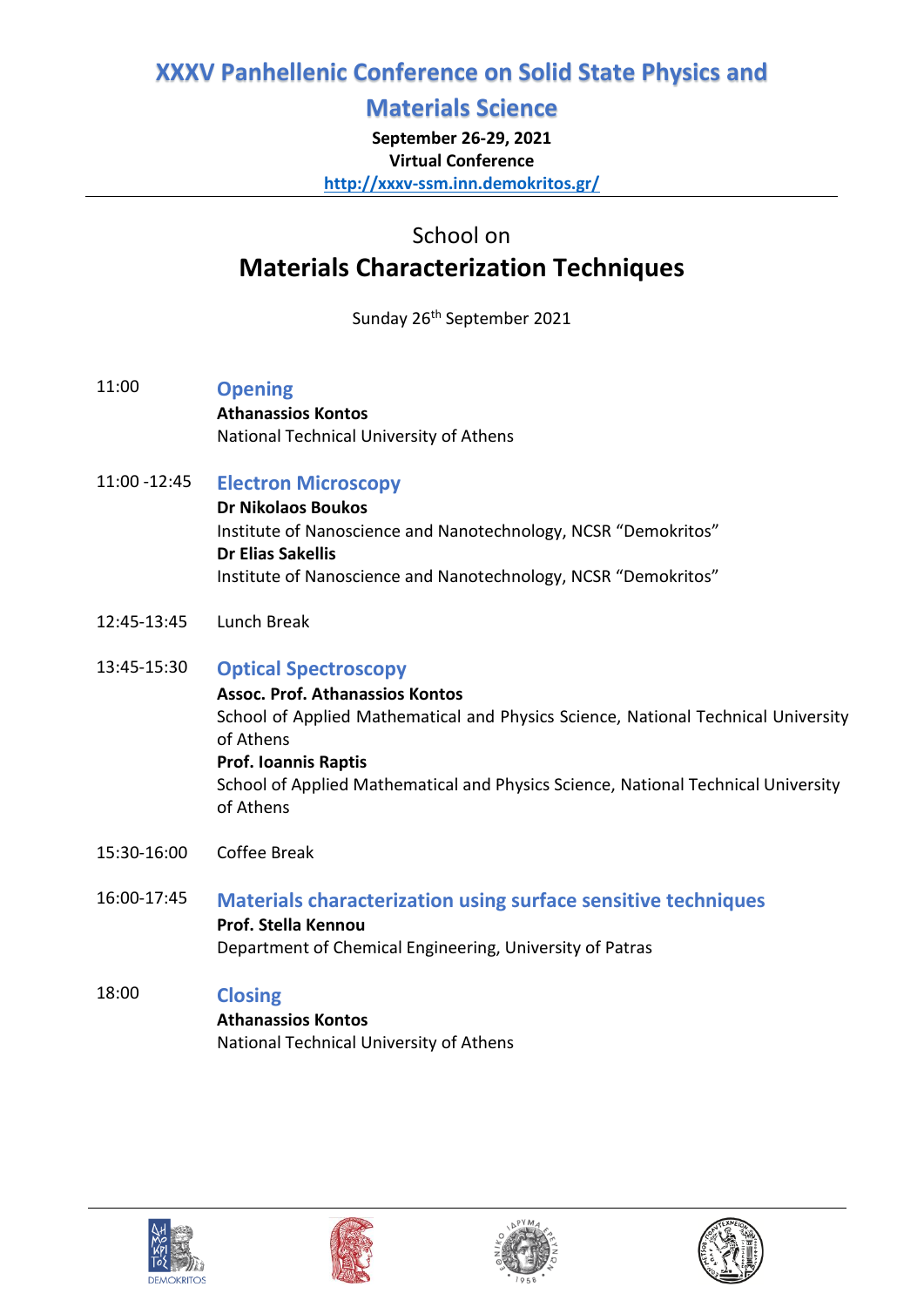### **Materials Science**

**September 26-29, 2021**

**Virtual Conference <http://xxxv-ssm.inn.demokritos.gr/>**

#### **SPEAKERS**



#### **Dr Nikolaos Boukos**

Institute of Nanoscience and Nanotechnology, NCSR "Demokritos" (GREECE)

**Nikos Boukos** is Director of Research in the Electron Microscopy and Nanomaterials Laboratory, Institute of Nanoscience and Nanotechnology, National Center for Scientific Research "Demokritos". He obtained his Physics degree (1985) and PhD (1992) from Aristotle University of Thessaloniki. His research interests include application of Transmission and Scanning Electron Microscopy (TEM, S/TEM, SEM) and relevant analytical techniques such as Electron Energy Loss Spectroscopy (EELS) and Energy Dispersive X-ray Spectroscopy (EDS) for the study and optimization of a wide range of materials and nanostructures. He is also involved in the growth, characterization and properties of ZnO nanostructures. He has published more than 220 scientific articles, acquiring more than 5500 citations (h factor 38).



#### **Assoc. Prof. Athanassios Kontos**

School of Applied Mathematical and Physics Science, National Technical University of Athens (GREECE)

**KONTOS Athanassios, G.** Assoc. Prof., Phys. Dep. School of Applied Mathematical and Physical Sciences, NTUA, and Collaborative Researcher in the INN, NCSR 'Demokritos'. Diploma in Physics (1989, Un. of Athens) and Ph.D. in Physics (1994, University of Warwick, UK)

His Research Interests include Dye sensitized and perovskite solar cells, materials properties as well as optimization of device efficiency and stability - photocatalysis and superhydrophilicity of TiO<sub>2</sub> materials - CO<sub>2</sub> capture and conversion. Synthesis of TiO<sub>2</sub> (nanoparticles, nanotubes, dyes sensitized, quantum dots) and related modification (anion doping, functionalization with metals and carbonaceous materials). Structural (Raman spectroscopy), electronic (photoluminescence), optical (UV-vis.) and morphological (SEM, AFM) characterization of semiconducting nanomaterials and films, including perovskite halides.

Email: [akontos@mail.ntua.gr](mailto:akontos@mail.ntua.gr) Website: [users.ntua.gr/akontos/](https://inn.demokritos.gr/prosopiko/a.kontos/) Phone: +30-210-772-3014



**Prof. Stella Kennou** 

Department of Chemical Engineering, University of Patras (GREECE)

**Stella Kennou** is a professor at the Chemical Engineering Department, Surface Science Laboratory, of the University of Patras , Greece. Her Research interests are in Solid State Surface Physics and Chemistry using







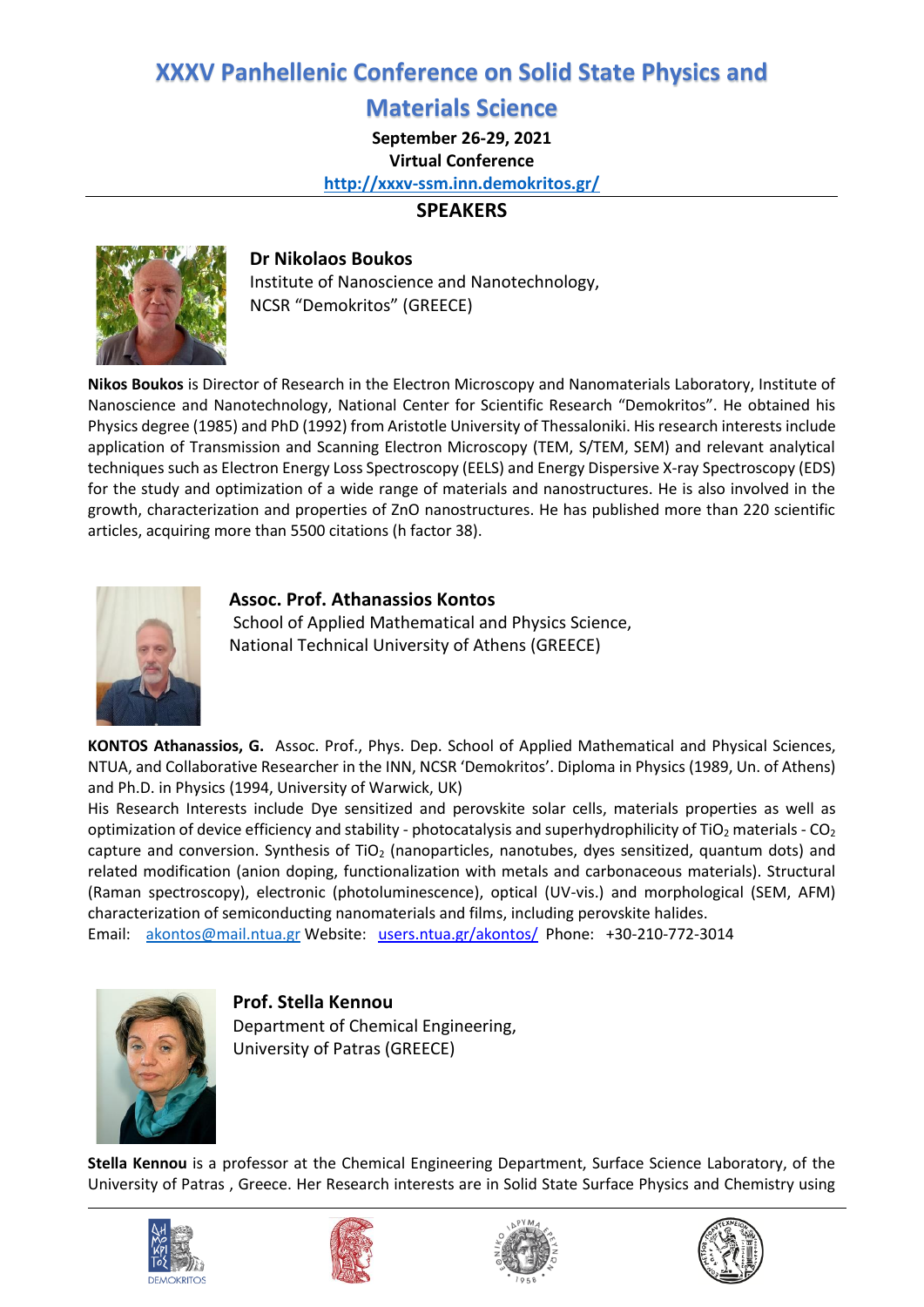## **Materials Science**

**September 26-29, 2021**

**Virtual Conference**

#### **<http://xxxv-ssm.inn.demokritos.gr/>**

surface science experimental techniques ( XPS, UPS, AES. ELS, LEED, TDS, SEXAFS, Work Function measurements), Spectroscopic characterization of solid surfaces and interfaces of materials, thin metallic film / semiconductor interfaces, organic/ inorganic and organic/organic electronic structure interfaces for organic electronic applications, Interaction of metals and gases on metallic and semiconducting surfaces. Also in Surface characterization of the atomic and electronic structure of carbon based materials, high –k oxides thin films and rare earth metal oxide thin films prepared with various methods for microelectronic device applications by surface science experimental techniques. She has co-authored over 180 peer reviewed publications in qualified international journals.



### **Prof. Yannis Raptis**

School of Applied Mathematical and Physics Science, National Technical University of Athens (GREECE)

**RAPTIS Yannis S.**, Professor, Phys. Dep., School of Applied Mathematical and Physical Sciences, NTUA Diploma in Physics (1981, Un. of Athens), Ph.D. in Physics (1988, NTUA) **Research Area:** Optical Spectroscopy of Condensed Matter

His Research Interests include Spectroscopic study (Raman, Luminescence) mainly of semiconducting materials of the groups IV (Si, Ge, SiC), III-V (GaAs, InP, InSb, AlSb, GaP) and II-VI (CdTe, CdZnTe), in bulk and in low-dimensional forms, in variable Temperature and Pressure conditions, a-Si and nc-Si under laserannealing conditions.

E-mail: [yraptis@central.ntua.gr,](mailto:yraptis@central.ntua.gr) Website: users.ntua.gr/yraptis/ Phone: +30-210-772-3044



#### **Dr Elias Sakellis**

Institute of Nanoscience and Nanotechnology, NCSR "Demokritos" (GREECE)

**Dr. Elias Sakellis** received his Ph.D. degree from the Department of Physics, University of Athens. Since then he works as associate researcher at the Institute of Nanoscience and Nanotechnology of the National Center for Scientific Research DEMOKRITOS, Athens, Greece and at the Condensed Matter Physics Section of the department of Physics of the University of Athens. His current research interests include electron microscopy, synthesis of nano-structured materials with E-beam PVD, chemical and electrochemical methods as well as the study of their structural, electrical and optical properties. He is the author of more than 60 research papers with more than 600 citations. He has extended experience in electrical measurements of various materials, as well as, an expertise in structural, crystallographical and electronic configuration characterization of nanostructures -including nanoparticles- with scanning electron microscopy (SEM), transmission electron microscopy (TEM) and X-Ray Diffraction (XRD).